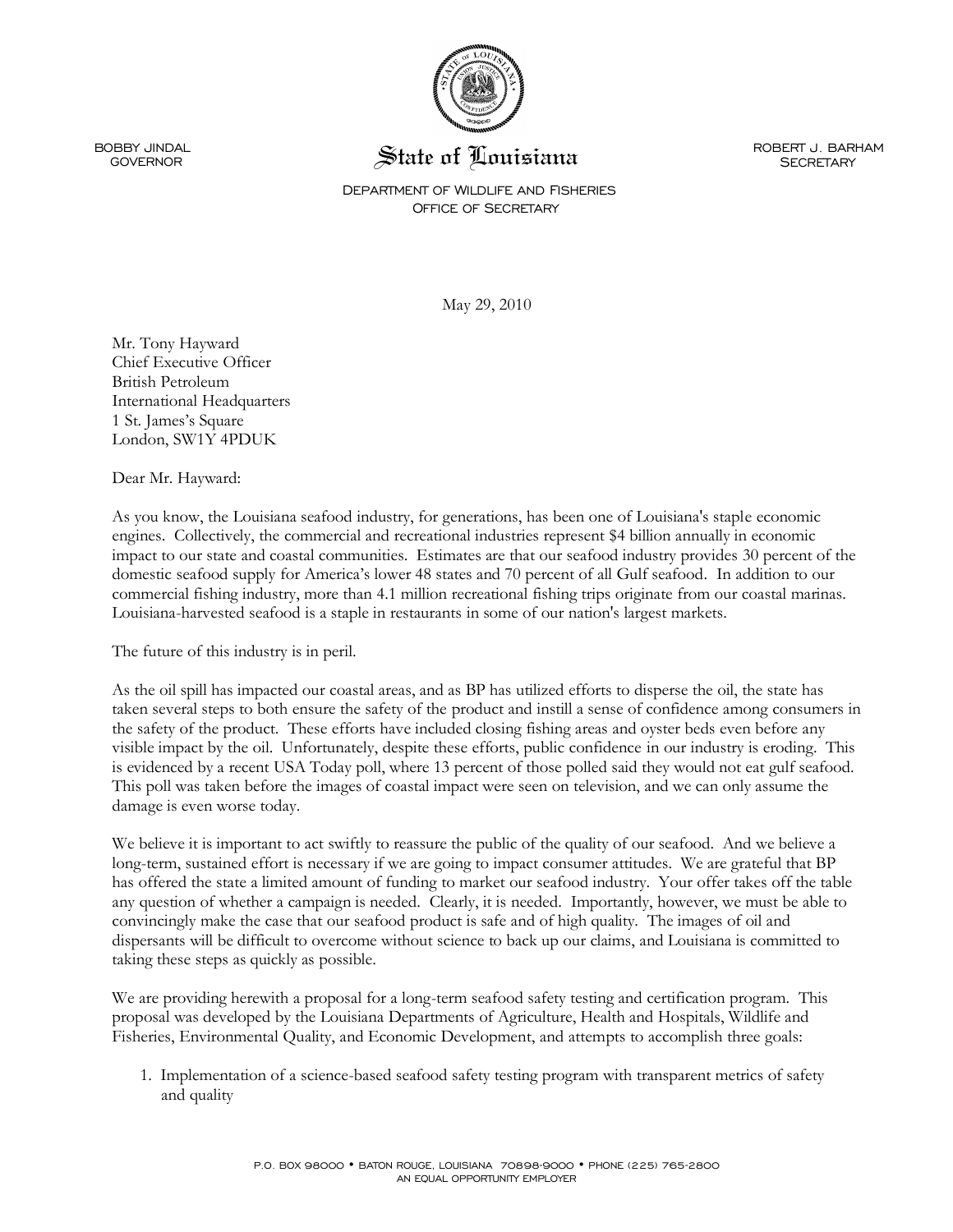- 2. Implementation of a certification program for quality and processing of certified Louisiana seafood
- 3. A successful short-term and sustained long-term consumer information campaign designed to reassert the Louisiana brand.

Given the size and magnitude of the Louisiana seafood industry, and given the generations of work that has been done to build the Louisiana brand, we believe the investment required is not insignificant.

We look forward to working with you and your team on a swift agreement so we can implement this plan.

We are ready to get to work, and are grateful for your immediate response.

Sincerely,

Jachen

Robert Barham Secretary, Louisiana Department of Wildlife and Fisheries

the family

Alan Levine Secretary, Louisiana Department of Health and Hospitals

Deggyn. Hatch

Peggy Hatch Secretary, Louisiana Department of Environmental Quality

White<br>White

Mike Strain Commissioner, Louisiana Department of Agriculture and Forestry